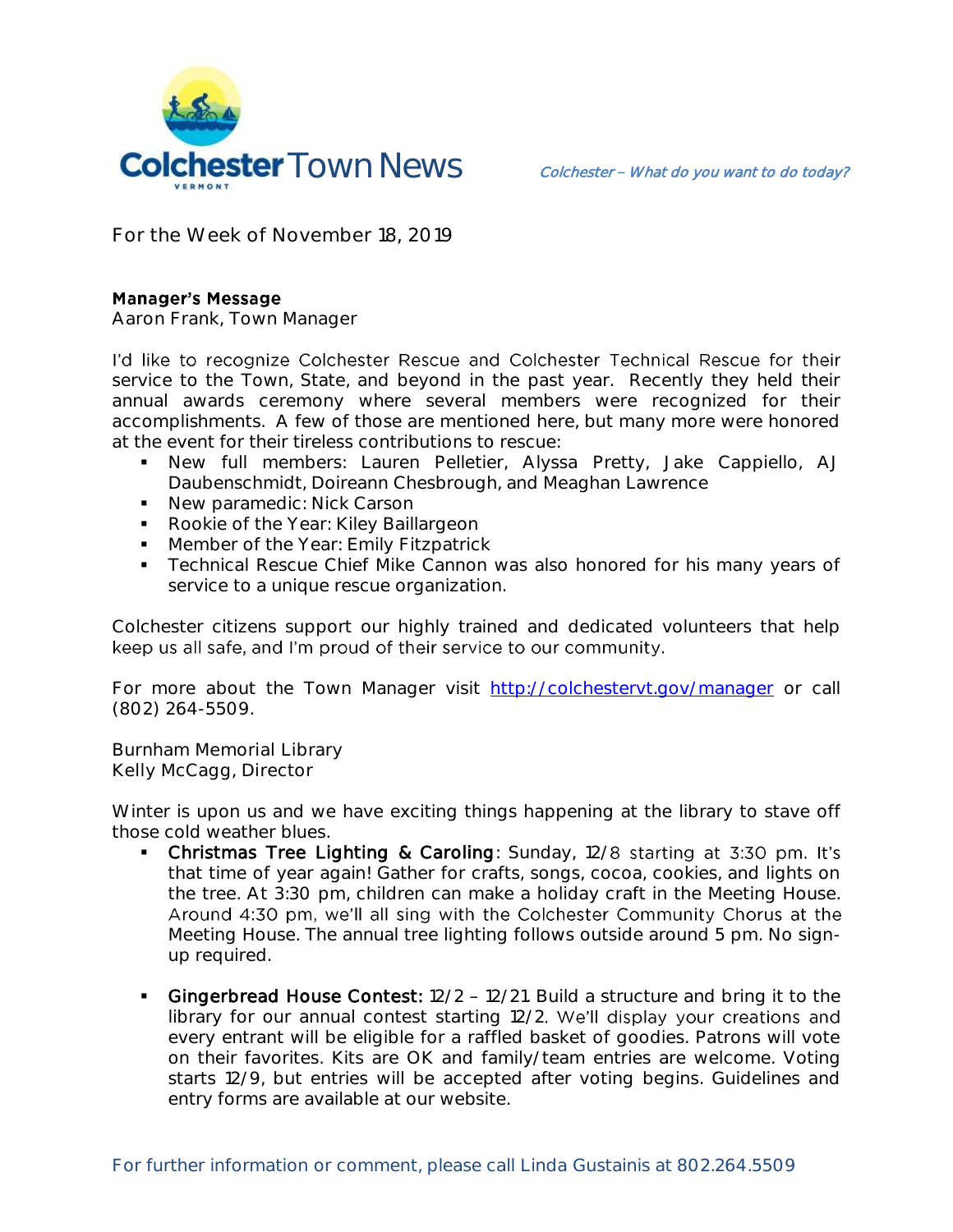

- Cookie & Cider Week: 12/9 12/14. Stop in for homemade cookies and spiced cider, compliments of library staff.
- Teen Homemade for the Holidays: 12/12-12/30 from 3-5 pm. Drop in and make a quick gift for someone special. Something new every day. Supplies are limited to first come, first served. Teens grades 6-12.
- Wrap it Up!: 12/16 12/21. Are you overwhelmed with wrapping this year? Do you need extra space to stretch out or a place to wrap in secret so your gifts remain a surprise? How about some helpers to help you wrap? Come to the library - each day we will have small wrapping parties. We will provide Christmas, Hanukkah, and winter themed paper, or you can bring your own. We'll also have hot chocolate.
- **Holiday Storytime:** Mondays,  $12/2 12/16$ ,  $10:30$  am. Join us for traditional and new holiday stories and music, rhymes, and a snack! For kids of all ages.
- Tech Talk Tuesday: 12/3, 1-3 pm. Drop in and chat with Kelsey and she'll help you with your tech/computer questions.
- **Fabric Postcards:** Tuesday 12/3, 2 pm. Join Lin Crandall and learn how to make unique fabric postcards.
- Kids Escape Room: Wednesday 12/18, 2:30 pm. Can you break out of our epic escape room? Space is limited so register early! Ages 5 & up.
- **Teen Escape Room:** Wednesday 12/18, 4 pm. Sign up to reserve your space in the teen escape room game. Teens entering grades 6-12.

Do you want to get all the latest library happenings in the convenience of your inbox? Then sign up for our e-newsletter. We'll be sending monthly updates for all our interested patrons: https://colchestervt.gov/718/Our-eNewsletter

**Parks and Recreation Department Glen Cuttitta, Director**

**The Colchester Youth Basketball League** (CYBL) has over 180 young athletes signed up to play basketball this year! Staff has been hard at work organizing teams and setting practice schedules. Players began practices the week of Nov. 18, with games starting up in the New Year. We are looking forward to a great season of teaching the sport of basketball, as well as teamwork and sportsmanship to the youth of Colchester. If you have a child interested in playing, but have not signed up yet, late registrations will be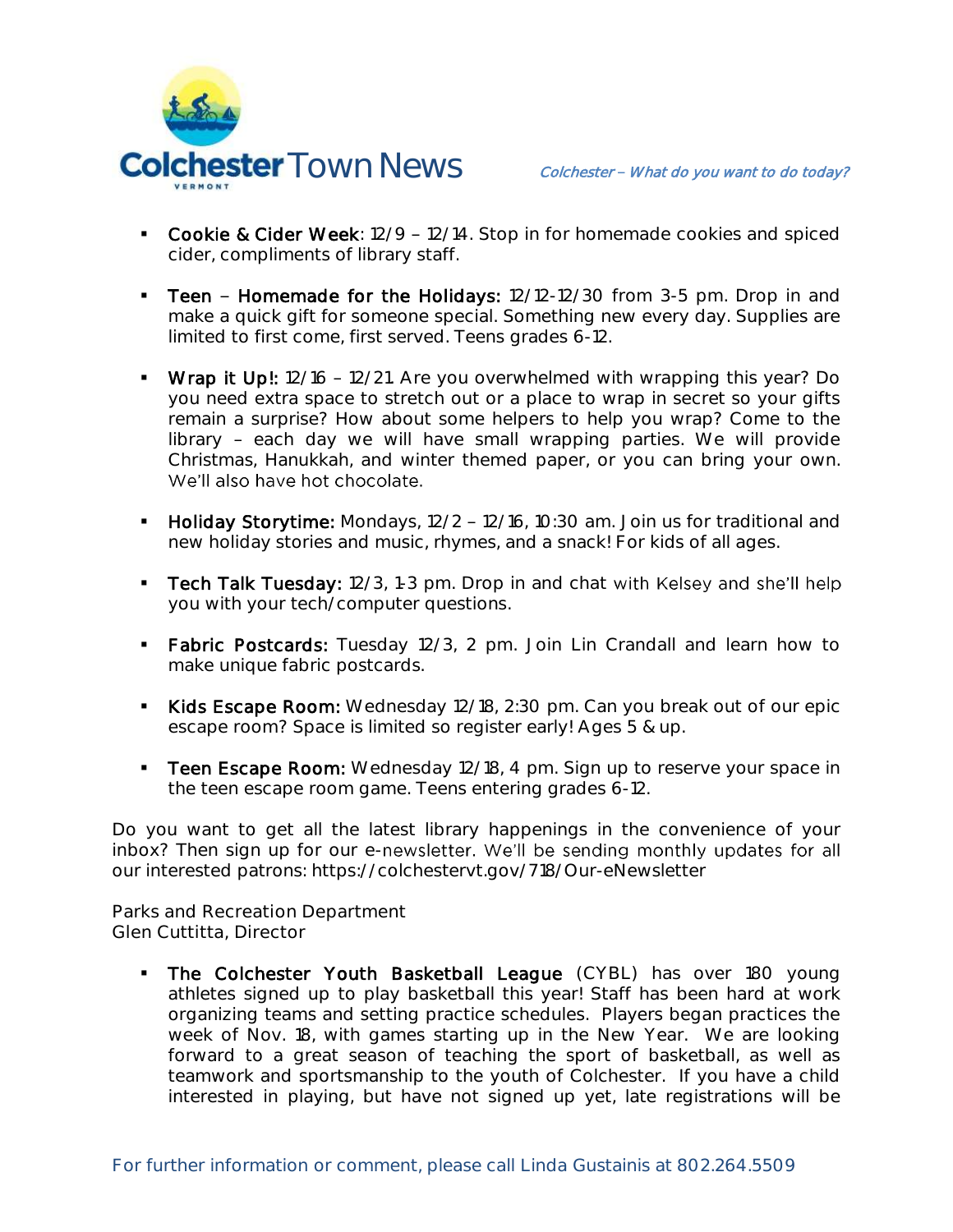

accepted in-office only until Dec. 20th. More details can be found at: http://colchestervt.gov/recreation/cybl.

- Colchester Schools have an early release day on Wed., Dec. 4. If you have a student at MBS, UMS, or PPS and are looking for after-school childcare, we are offering a ½ Day Program at each of these locations, which run dismissal to 5:30pm. We'll have crafts, games, and other activities planned for all afternoon. Sign-up early, as day-of registrations will not be allowed. Families in the A.C.E. After School Program should call our office to sign up; non-A.C.E. families can sign up online or in-office.
- We have a series of December one-day weekend programs that still have plenty of spots available! All of these are in the Fall Guide, and online registration is open for all. These include: Cake Baking & Decorating (Gr. 5 8), Preschool Planters (Ages 3 - 5), Holiday Ornaments & Gift Wrapping (Gr. 1)  $-$  4), and a Polar Express Party (Gr. 1 - 3). We also have an after-school program on Dec. 17 for MBS students focusing on the Wright Brothers Flight Day with a few spots left. Check the Guide or our website for dates/times and fees (all materials included).
- The AARP Smart Driver Course has been rescheduled to Monday, Dec. 2, 12:00 - 4:30pm at the Bayside Activity Center. Registration has re-opened, with plenty of spots remaining. This course is geared toward adults 50 and up as a refresher on driving awareness and state and national traffic laws. It is classroom-content only, no practical driving segment. Walk-ins welcome if space allows. \$15 for AARP members, \$20 for non-members.
- **If** your Fall Activity Guide ended up in the recycle bin, visit http://colchestervt.gov/335/Program-Registration to view it online, or stop by our office to pick up a new copy.
- The Colchester Winter Carnival Committee is already hard at work planning for the 37th Annual Colchester Winter Carnival on Jan. 31, Feb. 1 & 2, 2020. We are excited to announce that this year's annual talent show will be: Colchester's Got Talent: ALL STARS! This special show includes over 20 acts from previous-year finalists going all the way back to 2011!
- Keep an eye on your mailbox in mid-December for the Winter/Spring 2020 Guide with a wide array of programs scheduled for Jan. - May 2020.
- All Colchester Park bathrooms are now closed for the season.

For more about Parks & Rec visit [http://colchestervt.gov/recreation](http://colchestervt.gov/Recreation/parksNRec.shtml) or call (802) 264-5640.

**Upcoming Town Meetings:** 

- Planning Commission: 1st & 3rd Tuesdays of the month, 7:00 PM. December meeting: 12/17 (12/3 meeting has been cancelled)
- Development Review Board: 2nd Wednesday of the month, 7:00 PM. December meeting: 12/11